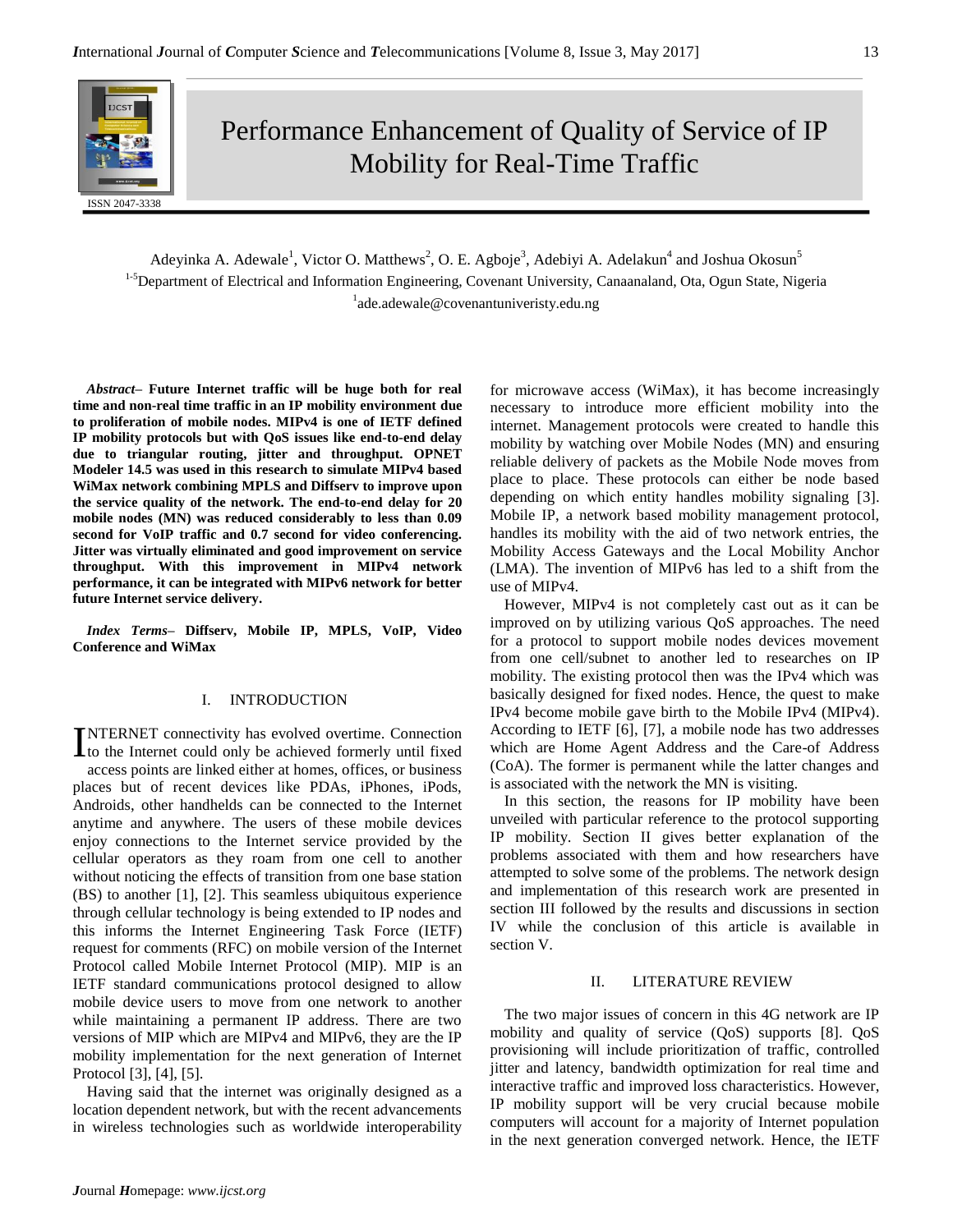Mobile IP Working Group designed mobile IPv6 (MIPv6) to achieve IP mobility that will enable IP nodes to move from one subnet to another.

Some of the changes in IPv6 towards achieving mobility are a set of mobility options to include in mobility messages; a new home address option for the destination options header; new type 2 routing header; new Internet Control Message Protocol for IPv6 (ICMPv6) messages to discover the set of home agents and to obtain the prefix of the home link; changes to router discovery messages and options; and additional neighbour discovery options. The MIPv6 called the Next Generation Protocol ('IPng') in itself has a lot of challenges yet unsolved ranging from handover delay, switching delay, multicasting, load balancing, security and so on [9]. Switching performance has to be improved upon to achieve seamless roaming between different subnets [10], [11]. This is necessary because during handover process from one subnet to another, MN goes through mobile testing, new address configuration, neighbour router detection, duplicate address detection, binding update and all these are normally characterized with switching delays [4].

The routing of packets is such that packets from the Correspondent Nodes (CN) destined for the MN are routed through its home agent address which then redirects the packet in an IP tunnel by encapsulating the datagram with a new IP header using the MN's CoA address because the foreign agent has become the MN's default router. However, when the MN is communicating, it sends packets directly to the CN without the knowledge of the Home Agent but uses its permanent home address as the source address for the IP packets. This triangular routing process is peculiar to MIPv4 [11] and it is not good for real time communication especially for delay sensitive applications like video and voice traffics. Though a route optimization approach of binding cache entry at the correspondence node (CN) has been proposed as the solution to triangular routing problem of mobile IP but not fully exhausted [13].

As a result of the characteristic delays associated with MIPv4, researchers began to make contributions on how to optimize this mobile protocol. Some of the later improved versions of MIPv6 that gave birth to Fast MIPv6 (FMIPv6) introduced the link layer mobility prediction or link layer trigger mechanisms. In this IETF proposal, the MN issues Fast Neighbour Advertisement (F-NA) messages, then data exchange is possible between new Access Router (nAR) and MN. It reduces handover latency and data loss rate while increasing a new signal load [14], [15].

To provide QoS over dynamic mobile environment, it has been said that MIP can be integrated with Multiprotocol Label Switching (MPLS) [16]. MPLS is an IETF specified framework which allows for efficient designation, routing, forwarding and switching of traffic flows through the network. It maps IP addresses to simple, fixed length labels used by different packets forwarding and switching technologies. A label is an identifier which denotes a forwarding equivalence class (FEC) [17], [18]. A FEC is a group of IP packets given the same treatment and forwarded over the same path [16], [15]. Since the labels are short and of fixed length, MPLS can achieve high efficiency compared

with conventional IP routing where longest prefix matching is normally used [19].

In the IP routing, packet forwarding is done on hop-by-hop basis using any of the Interior Gateway Routing Protocol (IGRP) and Exterior Gateway Routing Protocol (EGRP) depending on the administration. This process can be repetitive and characterized with a lot of delays at each hop (switch or router) especially in the core network. MPLS brings in QoS and overcomes these challenges by forwarding packets based on their class of service (CoS) requirements. Also, MPLS is very versatile in that it supports IP, framerelay and remains independent of layer 2 and 3 protocols. It specifies mechanisms to manage traffic flows of various granularities that is flows between hardware, machines and between different applications. Data transmission is done by making use of established label switch paths (LSPs) between the ingress and the egress routers (Label Edge Routers) in an MPLS domain **[**9**],** [17], [18].

# III. DESIGN AND IMPLEMENTATION

The study was aimed at applying improvement mechanism to MIPv4 and compare the performance of the improved with MIPv4 and MIPv6 without any improvement mechanism. QoS investigated include packets sent and received, end-toend delay, jitter and throughput. Improvement mechanism employed was a combination of the IP mobility protocol with MPLS in a differentiated service. The simulation was carried out using Optimized Network Engineering Tool (OPNET) Modeler version 14.5 for MIPv4 and MIPv6 network. The scenarios without MPLS are provided in Fig. 1 and Fig. 2 respectively, while the network setup for QoS improvement can be seen in Fig. 3 and Fig. 4, respectively.

Each scenario above has the following network elements; four Wimax Base stations, two routers, a label switching router (LSR), two label edge routers (LER), two switches, three servers as the corresponding node and WiMAX subscriber stations as mobile nodes (MN). The Base\_station\_1 was configured as the home agent (HA) of the mobile node while the other three base stations were configured as the Foreign Agents (FA). The Mobile\_node was also configured to recognize the Base\_station\_1 as its HA. The number of MN was varied from 10 to 30 in step of 10 to increase the network congestion.



Fig. 1: MIPv4 Network without MPLS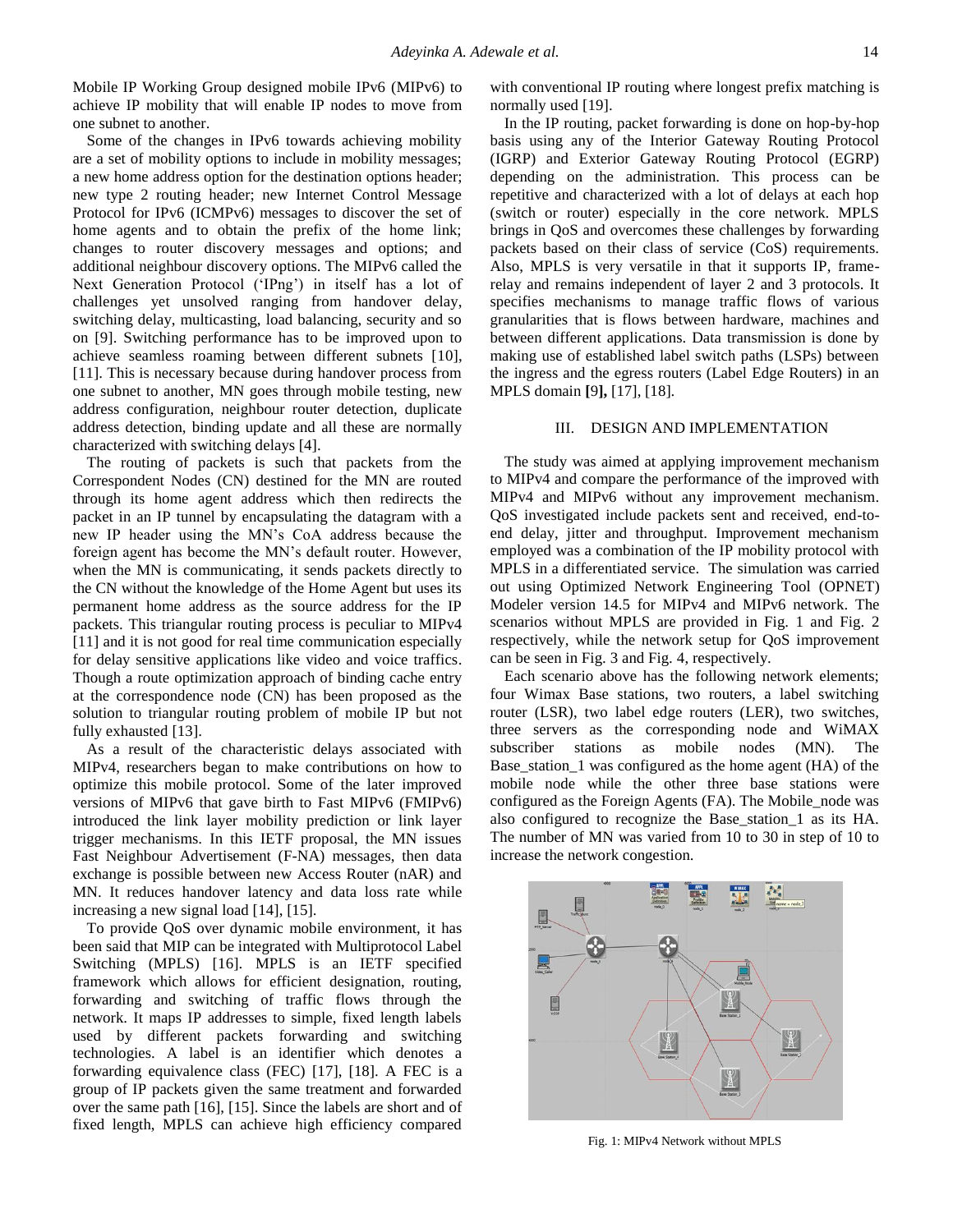

Fig. 2: WiMax Network MIPv6 without MPLS



Fig. 3: WiMax Network MIPv4 with MPLS and Differentiated Service



Fig. 4: WiMax network MIPv6 with MPLS differentiated service with 20 users

However, the trajectories of the nodes were assumed the same. In the design, a cluster of 4 base stations with mobile nodes (MN) to represent users, were connected to a router that was linked to a server. The interfaces from both the VoIP and video caller servers were configured to carry out Weighted Fair Queuing (WFQ) as opposed to the default First in First out (FIFO). The traffic was also Differentiated Services Code Point (DSCP) based. Then the VOIP and video traffic profiles were configured to carry out expedited forwarding (EF).

There are 3 ways of converting an IPv4 network to IPv6 which are by dual stack that is running IPv6 and IPv4 concurrently on the same interface. The tunneling approach involves encapsulation of IPv6 traffic inside IPv4 packets and the third is by Network Address Translation (NAT) protocol translation (NAT-PT) between IPv4 and IPv6 addresses. The tunneling method was used in this research that is IPv6 to IPv4 tunneling.

In Application Configuration, the type of background applications that were running in the network for the mobile node were real-time networks traffics that is VoIP and video conferencing applications were configured. In both scenarios VoIP calls are added at fixed time interval that is for every two seconds and simulation time was 50 minutes as can be seen in Fig. 5. The implementation was done to the effect of combination of MPLS and Diffserv on the performance of MIPv4 and MIPv6 for a single user voice and video traffic and later as number of MN was increased.

| Preview Simulation Set                                                                       | Number of runs: 1                                                                                                                                                 |                            |
|----------------------------------------------------------------------------------------------|-------------------------------------------------------------------------------------------------------------------------------------------------------------------|----------------------------|
| Common<br><b>Inputs</b><br><b>Outputs</b><br><b>Execution</b><br>图…<br>E -- Runtime Displays | Common<br>Duration: 50<br>minute(s)<br>$\blacktriangledown$<br>128<br>Seed:                                                                                       | Enter Multiple Seed Values |
|                                                                                              | 100<br>Values per statistic:<br>Update interval: 500000<br>events<br>Based on 'kemel type' preference<br>Simulation Kemel:<br>F (Preference set to "development") |                            |
|                                                                                              | Simulation set name: scenario<br>Comments:                                                                                                                        |                            |
|                                                                                              |                                                                                                                                                                   |                            |

Fig. 5: Configuration for Traffic Simulation

## IV. RESULTS AND DISCUSSIONS

In voice communication, jitter is undesirable for the simple fact that it causes breaks in voice calls and such time difference in arrival of voice traffics can be boring in VoIP. Therefore for a quality network for VoIP calls, jitter has to be minimized or completely eliminated if possible. The simulation results shown in Fig. 6, the jitter for the VoIP traffic remained at a constant stable value of zero when MPLS was used with Diffserv to improve on the QoS of the WiMax network while the other two scenarios (when MIPv4 and MIPv6 without MPLS and Diffserv used as network layer protocol), voice traffic experienced a bit of jitter at the beginning until they eventually became stable.

It was observed from the resulting graphs Fig. 7 and Fig. 8 that the performance when the real time traffics were transmitted using the hybrid QoS improvement mechanism was much better than when MIPv4 and MIPv6 were used alone.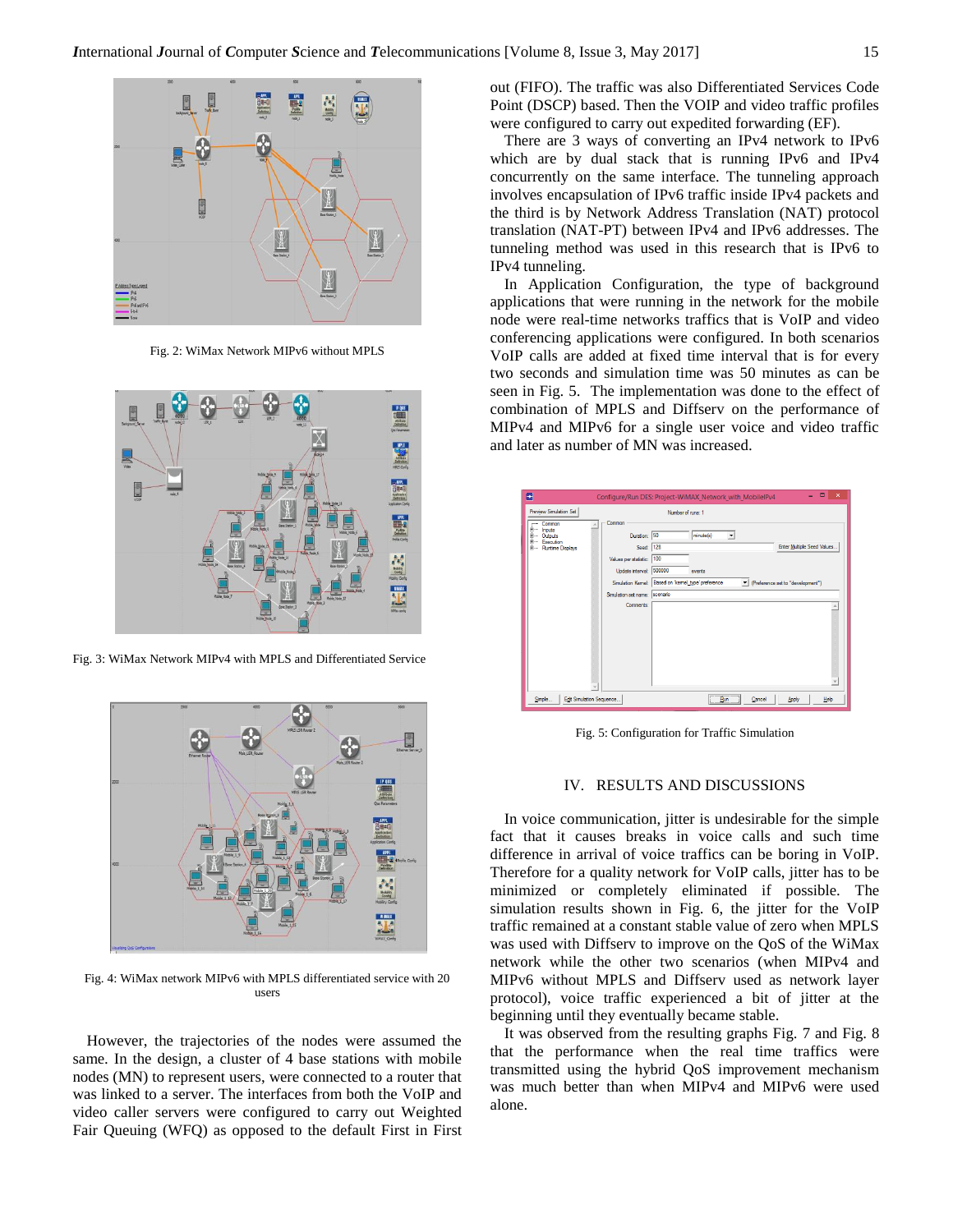

Fig. 6: VoIP traffic Jitter for single MN



Fig. 7: VoIP traffic end-to-end packet delay for single MN

The graph above shows the end-to-end packet delay of the three protocols a mobile node. MIPv4+MPLS and Diffserv experienced the least end-to-end delay and the delay is constant, less than 0.09 second all through the simulation time. This kind of delay will be unnoticeable by the users. The end-to-end delay due to both the MIPv4 and MIPv6 alone was above 1.0 seconds and later dropped to 0.9 second, will constitute a disturbance to the VoIP callers even as number of callers increases. This view also holds for video conference traffic as video callers had delay virtually eliminated while the average end-to-end delay of 0.7 for the MIPv6 and that of MIPv4 was 0.84 seconds.

A constant traffic of 16 KB (16,000 bytes) was sent to the MN. The throughput was simulated for each of the individual traffic profiles based on the traffic sent against the traffic received. It is evident from the simulation result in Fig. 9 that averagely up to 15KB of traffic was received successfully when MIPv4 was combined with MPLS+Diffserv while averagely about 13KB of traffic was received when MIPv4 and MIPv6 were used alone.

It is imperative to assess the effect of increase in the number of MNs on the performance of MIP when combined with MPLS+Diffserv as improvement mechanism having shown by simulation study that this hybrid QoS improvement mechanism gives performance than when the two mobile IP



Fig. 8: Video conference traffic end-to-end packet delay for single mobile node



Fig. 9: Network Throughput for single mobile node



Fig. 10: Delay for VoIP traffic for multiple mobile nodes

protocols are used alone. Simulation study in Fig. 10 for VoIP traffic showed an increase in end-to-end delay as number of MN was increased but was still less than 0.09second showing that service quality can be guaranteed for many more users if admitted into the WiMax network since congestion was not in view. However, the video traffic simulation study presented in Fig. 11, showed an end-to-end delay slightly greater than